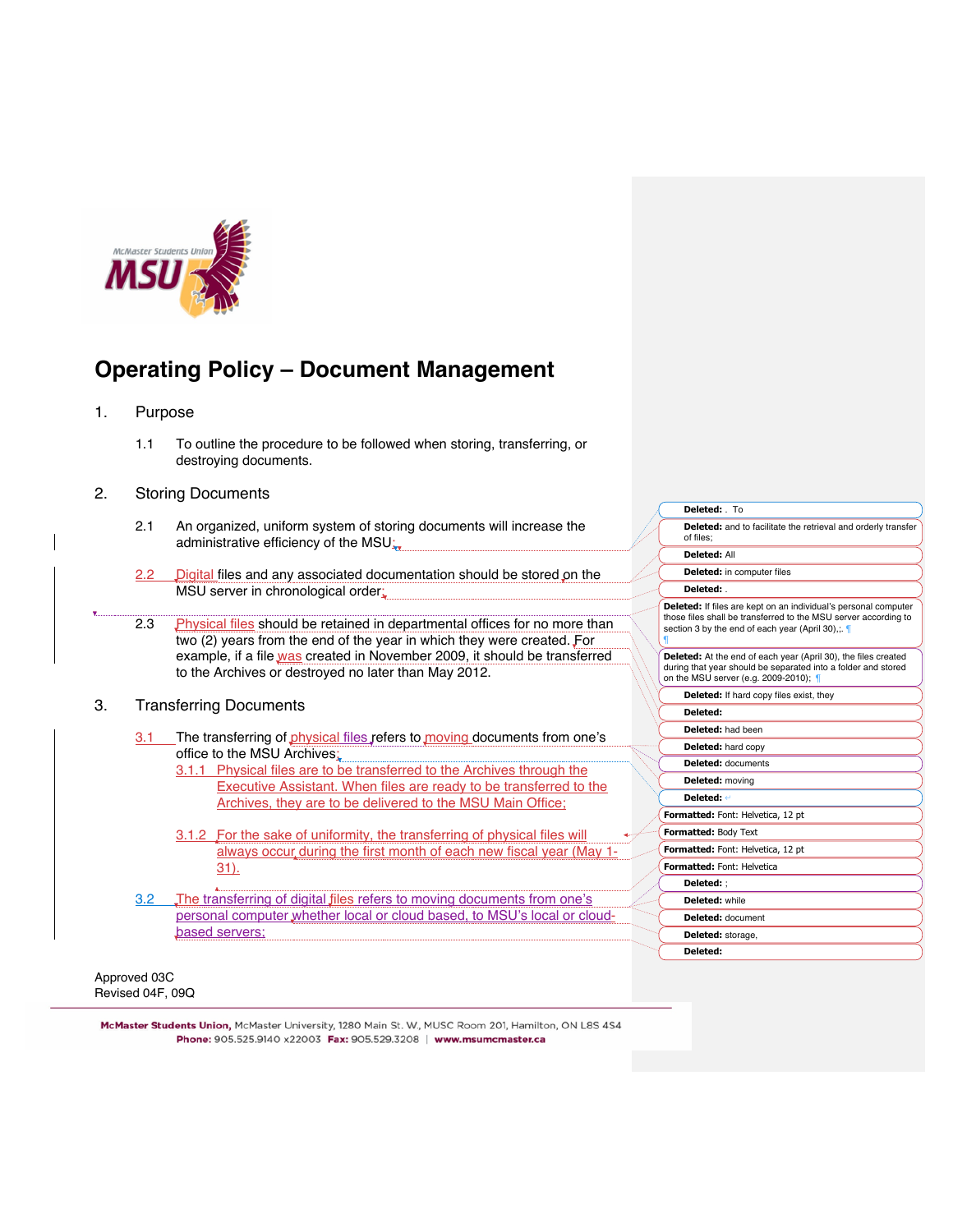|                  |                                                                                                                                                          | Formatted: Indent: Left: 1.27 cm, No bullets or numbering                                                                                                                                     |
|------------------|----------------------------------------------------------------------------------------------------------------------------------------------------------|-----------------------------------------------------------------------------------------------------------------------------------------------------------------------------------------------|
|                  |                                                                                                                                                          | Deleted: ould                                                                                                                                                                                 |
|                  | 3.2.1 MSU departments and personnel shall save all files to the MSU<br>server. If files are kept on an individual's personal computer, all files         | Formatted: Font: 12 pt                                                                                                                                                                        |
|                  | shall be transferred to the MSU server by the end of each year                                                                                           | Deleted: then                                                                                                                                                                                 |
|                  |                                                                                                                                                          | Deleted: ould                                                                                                                                                                                 |
|                  | (April 30). If there is uncertainty or a lack of access regarding the<br>appropriate system, the Executive Assistant must be contacted to                | Deleted: Digital files are to be transferred to the MSU<br>local or cloud-based server.                                                                                                       |
|                  | resolve the issue;                                                                                                                                       | Deleted: 4                                                                                                                                                                                    |
|                  |                                                                                                                                                          | Formatted: Indent: Left: 3.81 cm, No bullets or numbering                                                                                                                                     |
|                  | 3.2.2 If it is not possible for an electronic transfer to be made, the file(s)                                                                           | Formatted: Font: 12 pt                                                                                                                                                                        |
|                  | in question must be printed and saved according to the process                                                                                           | Deleted: then                                                                                                                                                                                 |
|                  | outlined in Section 3.1.                                                                                                                                 | <b>Deleted:</b> will have to                                                                                                                                                                  |
|                  |                                                                                                                                                          | Deleted: in the regular manner and                                                                                                                                                            |
| 3.3 <sub>2</sub> | If a certain category of digital documents is commonly printed and stored                                                                                | Formatted: Font: 14 pt                                                                                                                                                                        |
|                  | as physical documents, the physical version shall be transferred and                                                                                     | Formatted: List Paragraph, No bullets or numbering                                                                                                                                            |
|                  | stored according to Section 3 and their destruction shall be done                                                                                        | Deleted: $<\#>$                                                                                                                                                                               |
|                  | according to Section 5:                                                                                                                                  |                                                                                                                                                                                               |
|                  | 3.3.1 If these documents can also be saved as digital files, the digital                                                                                 |                                                                                                                                                                                               |
|                  | version shall be saved and not be destroyed according to Section                                                                                         | Deleted: <#>are                                                                                                                                                                               |
|                  | 5.7.2 and they are to be transferred to MSU's servers according to                                                                                       | Formatted: Font: 12 pt                                                                                                                                                                        |
|                  | Section 3.2.                                                                                                                                             | Formatted: Font: Helvetica, 12 pt                                                                                                                                                             |
|                  |                                                                                                                                                          | Formatted: Font: 12 pt                                                                                                                                                                        |
|                  |                                                                                                                                                          | Deleted: <#>s                                                                                                                                                                                 |
|                  |                                                                                                                                                          | Formatted: Font: 12 pt                                                                                                                                                                        |
|                  | <b>Naming Conventions</b>                                                                                                                                | Deleted: <#>s                                                                                                                                                                                 |
|                  |                                                                                                                                                          | Deleted: $\lt\neq$                                                                                                                                                                            |
| 4.1              | In order to ensure the greatest degree of documentary uniformity, a list of                                                                              | Formatted: Font: Helvetica, 12 pt                                                                                                                                                             |
|                  | Naming Conventions has been developed including, but not limited to:<br>4.1.1 Bylaws:<br>4.1.2 Computer Files;                                           | Formatted: Body Text, Outline numbered + Level: 3 +<br>Numbering Style: 1, 2, 3,  + Start at: 1 + Alignment: Left +<br>Aligned at: $2.54$ cm + Tab after: $3.81$ cm + Indent at: $3.81$<br>cm |
|                  | 4.1.3 Corporate Files (contracts, agreements, insurance policies);                                                                                       | Deleted: then                                                                                                                                                                                 |
|                  | 4.1.4 Correspondence;                                                                                                                                    | <b>Deleted:</b> s                                                                                                                                                                             |
|                  | 4.1.5 Employment (job descriptions, wage reviews, hiring boards);                                                                                        | <b>Deleted:</b> s                                                                                                                                                                             |
|                  | 4.1.6 Financial (financial statements, budgets, audited statements, yearly                                                                               | Formatted: Font: Helvetica                                                                                                                                                                    |
|                  | fees, ROEs);                                                                                                                                             | Formatted: Indent: Left: 0.63 cm, No bullets or numbering                                                                                                                                     |
|                  | 4.1.7 Information:                                                                                                                                       | Deleted: <#>                                                                                                                                                                                  |
|                  | 4.1.8 Minutes (to include, at a minimum, minutes of all Executive Board,<br>Board of Directors and SRA meetings);                                        | Any files retained on an individual's personal computer shall<br>be transferred to the MSU server by the last month of each<br>fiscal year (April 30).                                        |
|                  | 4.1.9 Miscellaneous;<br>4.1.10 Personnel (resumes, offers of employment, performance<br>appraisals, disciplinary notices, requests for vacation/time off | Deleted: <#><br>Hard copy Documents are to be transferred to the Archives<br>through the administrative assistantExecutive Assistant<br>[1] )                                                 |
|                  | [including sick days]);                                                                                                                                  | <b>Deleted:</b> $\leq$ #>For the sake of uniformity, the transfe $\boxed{ [2]}$                                                                                                               |
|                  | 4.1.11 Policies:                                                                                                                                         | <b>Deleted:</b> File Group Titles                                                                                                                                                             |

**Deleted:** File Group Titles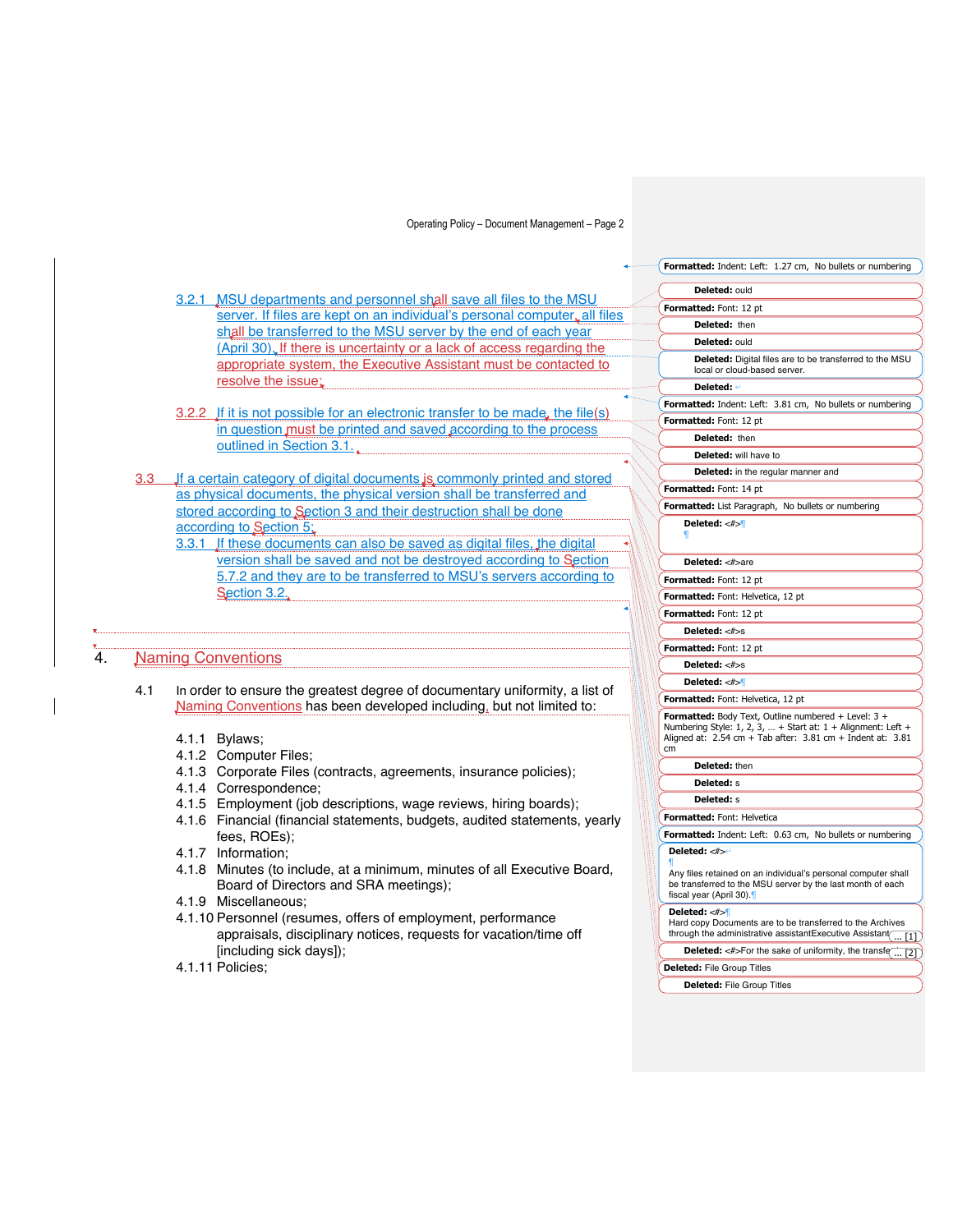- 4.1.12 Reports (research studies, presentations to the SRA, Executive Board, and/or Board of Directors, Year Plans);
- 4.1.13 Training (management training, staff training).
- 4.2 Unless otherwise directed by the Board of Directors or its authorized designate, this list is to be employed by all departments.
- 5. Destroying Documents
	- 5.1 To provide adequate storage space, it is necessary to periodically and systematically destroy documents which are no longer useful and which the MSU is not required by law or for the purpose of institutional history to retain. Given the sensitive and essential character of certain documents, it is vital to implement strict guidelines concerning the destruction of documents;
	- 5.2 The MSU is required by Provincial and Federal laws to retain certain documents for a specific time period. Given that the requirements of Ontario statutes exceed those of Federal statutes, department managers will be expected to observe Ontario law when determining the appropriate date for the destruction of the relevant documents. Adhering to Ontario law requires that the following types of documents be retained indefinitely:
		- 5.2.1 Articles of Incorporation and Amendments thereto;
		- 5.2.2 Shareholder Agreements;
		- 5.2.3 Minutes of Directors' and Shareholders' meetings;
		- 5.2.4 Directors' and Shareholders' Resolutions;
		- 5.2.5 Notices naming Directors;
		- 5.2.6 Securities Register;
		- 5.2.7 A copy of the Last Notice filed under the Corporations Information Act;
		- 5.2.8 General Ledger;
		- 5.2.9 Special contracts or Agreements;
		- 5.2.10 All versions of Pension Plans.
	- 5.3 Ontario law requires that the following documents be retained for a period of  $p_0$  less than seven (7) years from the end of the fiscal year to which they relate:
		- 5.3.1 Canada Pension Plan;
		- 5.3.2 Employer Health Tax;
		- 5.3.3 Federal and Ontario Income and Capital Tax;
		- 5.3.4 Land Transfer Tax;
		- 5.3.5 Other Federal and Ontario Statutes;

**Deleted:** In order to **Deleted:** the space needed to store important documents **Deleted:** have outlived their usefulness **Deleted: Deleted:** that there be

| <b>Deleted:</b> period of time                                                                          |
|---------------------------------------------------------------------------------------------------------|
| Deleted:                                                                                                |
| <b>Deleted:</b> when determining the appropriate date for the<br>destruction of the relevant documents. |
| Deleted:                                                                                                |

**Deleted:** not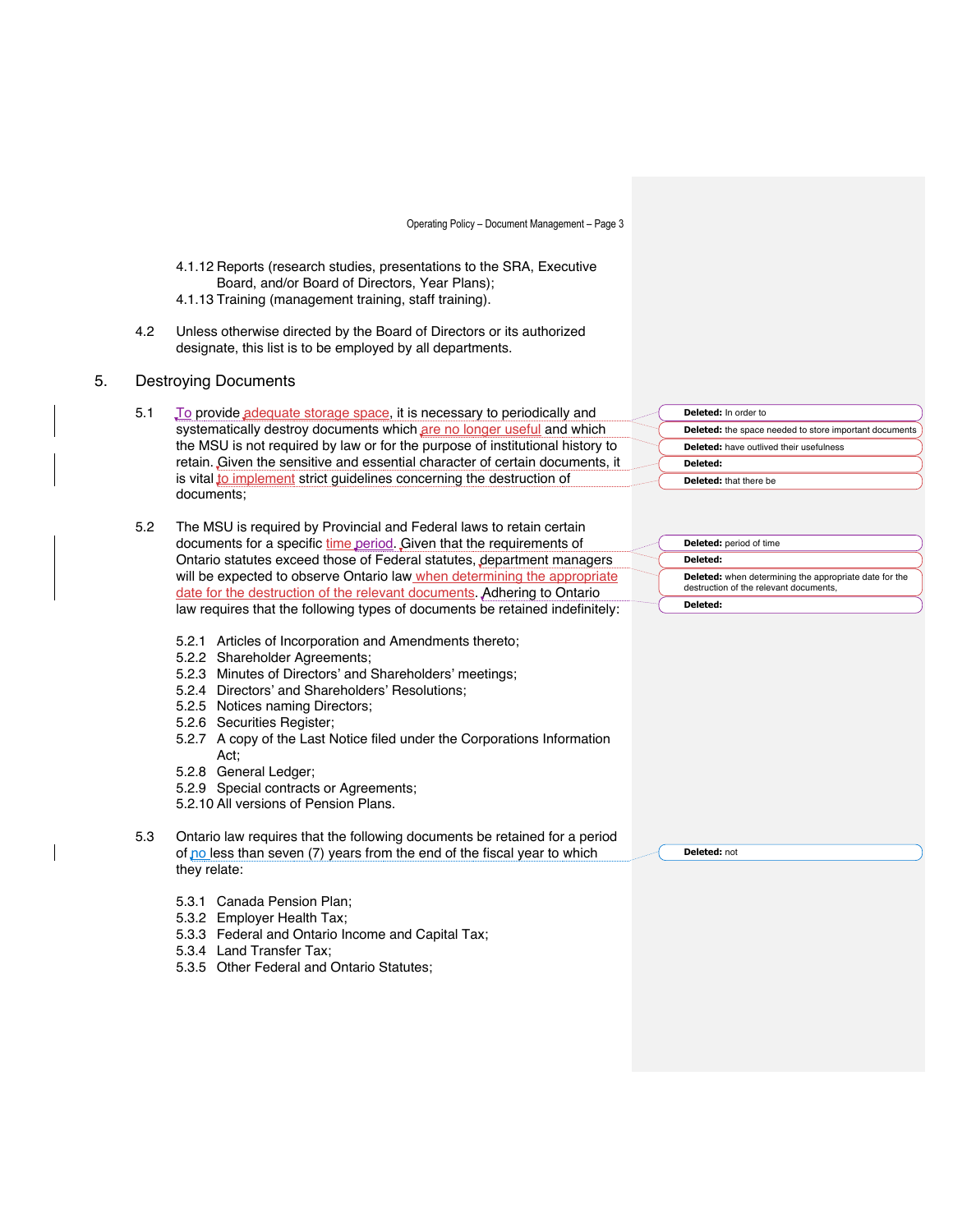|     | 5.3.6 Retail Sales Tax;                                                                                                                                                                                                                                                                                                                                                                |                                                                                                                        |
|-----|----------------------------------------------------------------------------------------------------------------------------------------------------------------------------------------------------------------------------------------------------------------------------------------------------------------------------------------------------------------------------------------|------------------------------------------------------------------------------------------------------------------------|
|     | 5.3.7 Tobacco Tax;                                                                                                                                                                                                                                                                                                                                                                     |                                                                                                                        |
|     | 5.3.8 Unemployment Insurance.                                                                                                                                                                                                                                                                                                                                                          |                                                                                                                        |
| 5.4 | With respect to the MSU, the following types of documents should be                                                                                                                                                                                                                                                                                                                    | Deleted: In regards to the MSU, this means that t                                                                      |
|     | retained for a period of no less than seven (7) years from the end of the                                                                                                                                                                                                                                                                                                              | <b>Deleted: t</b>                                                                                                      |
|     | fiscal year to which they relate:                                                                                                                                                                                                                                                                                                                                                      |                                                                                                                        |
|     | 5.4.1 Annual Inventory;<br>5.4.2 Bank statements, cheques;<br>5.4.3 Cash Register Tapes;<br>5.4.4 Fixed Asset Invoices (usually the period begins in the year after the<br>asset is sold, since this is the last year it enters into income);<br>5.4.5 Lease Documents:<br>5.4.6 Payroll Records;<br>5.4.7 Record of Employment (ROE);<br>5.4.8 Sales Summaries:<br>5.4.9 Tax Returns: |                                                                                                                        |
|     | 5.4.10 Trade Invoices.                                                                                                                                                                                                                                                                                                                                                                 |                                                                                                                        |
|     |                                                                                                                                                                                                                                                                                                                                                                                        |                                                                                                                        |
| 5.5 | Given the length of the retention period associated with the documents                                                                                                                                                                                                                                                                                                                 | <b>Deleted:</b> the above documents,                                                                                   |
|     | listed in Section 5.4, said documents must be transferred to the Archives                                                                                                                                                                                                                                                                                                              | Deleted: will need to                                                                                                  |
|     | prior to their destruction according to the procedure outlined, in Section 3;                                                                                                                                                                                                                                                                                                          | <b>Deleted:</b> The procedure for transferring these files to<br>the Archives will be identical to that outlined above |
| 5.6 | It is requested that department managers recommend a retention period                                                                                                                                                                                                                                                                                                                  |                                                                                                                        |
|     | for files that are not associated with any of the categories listed in Section                                                                                                                                                                                                                                                                                                         | Deleted: ¶                                                                                                             |
|     | 5.4. The suggested retention period should be based upon precedence                                                                                                                                                                                                                                                                                                                    | As for those files, which are                                                                                          |
|     | and projected need and/or value;                                                                                                                                                                                                                                                                                                                                                       | <b>Deleted:</b> above categories                                                                                       |
|     |                                                                                                                                                                                                                                                                                                                                                                                        | <b>Deleted:</b> , it is requested that department managers<br>recommend a retention period for these files             |
| 5.7 | Retention periods will vary according to the type and specific character of                                                                                                                                                                                                                                                                                                            | Deleted:                                                                                                               |
|     | a given document. Below is a guideline of the approved minimum                                                                                                                                                                                                                                                                                                                         | Deleted:                                                                                                               |
|     | retention periods for documents that belong to each of the following                                                                                                                                                                                                                                                                                                                   | <b>Deleted:</b> which                                                                                                  |
|     | categories:                                                                                                                                                                                                                                                                                                                                                                            |                                                                                                                        |
|     | 5.7.1 Bylaws - should be retained in either hard copy or computer files<br>until amended or eliminated;                                                                                                                                                                                                                                                                                |                                                                                                                        |
|     |                                                                                                                                                                                                                                                                                                                                                                                        |                                                                                                                        |
|     | 5.7.2 Computer Files - should never be destroyed. Computer files are<br>only to be transferred according to the protocol outlined in Section<br>З,                                                                                                                                                                                                                                     |                                                                                                                        |

5.7.3 **Corporate Files** – should be retained for a minimum of seven (7) calendar years or for the duration of their applicability, whichever is longer;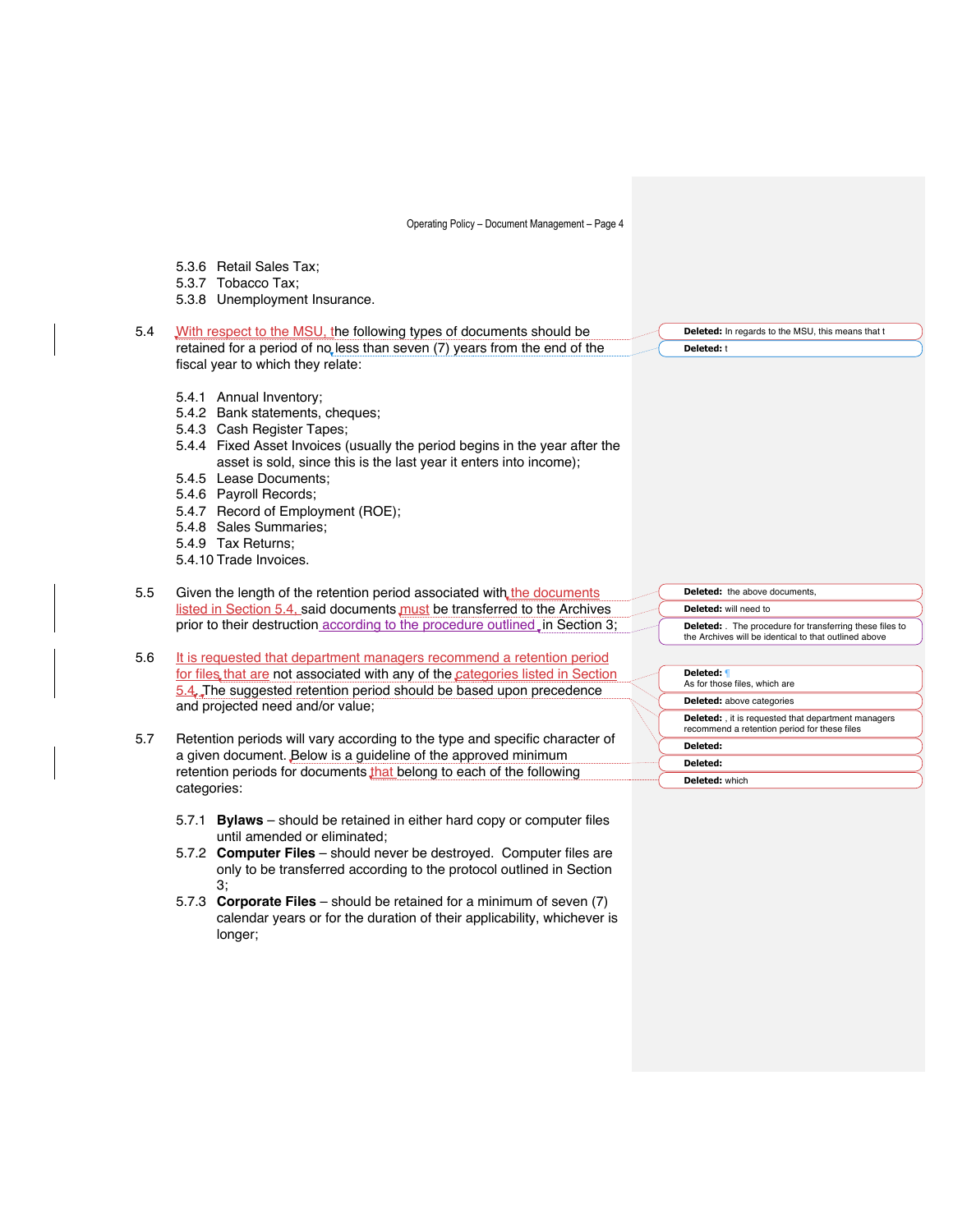- 5.7.4 **Correspondence** will vary according to the subject matter of the correspondence in question. In general, correspondence should be retained for a period identical to the files with which it is associated;
- 5.7.5 **Employment** should be retained until they are no longer applicable and have been replaced by new ones, at which point the "old" employment files may be transferred and/or destroyed. Given the character of the documents which are classified as "employment files", it is not necessary for the majority of departments to retain any such files except those which are directly relevant to their staff;
- 5.7.6 **Financial** the retention period for financial records has been outlined in above subsections 5.1 and 5.2;
- 5.7.7 **Information** given the diversity of files, which may be included in this category, managerial discretion will determine the appropriate retention period for such files. At minimum, these files should be retained for two (2) years;
- 5.7.8 **Minutes** the majority of departments need to retain Minutes for a minimum of two (2) years, after which they can be destroyed. Departments should retain only those Minutes which are of importance to their specific operation. However, in the event that Minutes are kept in electronic format then section 5.7.2 COMPUTER FILES shall apply:
	- 5.7.8.1 Minutes pertaining to the Board of Directors, Executive Board or the SRA must be retained for a minimum of seven (7) years.
- 5.7.9 **Miscellaneous** given the diversity of files which may be included in this category, managerial discretion will determine the appropriate retention period for such files. At minimum, these files should be retained for two (2) years;
- 5.7.10 **Personnel** should follow the same guidelines detailed above in subsections 5.1 and 5.2;
- 5.7.11 **Policies** should follow the same guidelines assigned to Bylaws;
- 5.7.12 **Reports** should be retained indefinitely or until the destruction is authorized by the Board of Directors or its designate.
- 5.8 Documents which possess archival value (e.g. their content provides information which is important for the preservation of institutional history) should never be destroyed;
- 5.9 In those instances in which any of the above guidelines conflict with current MSU practices, until the conflict has been resolved by the

| Deleted: only |  |
|---------------|--|
|               |  |
| Deleted: m    |  |
| Deleted:      |  |
| Deleted: m    |  |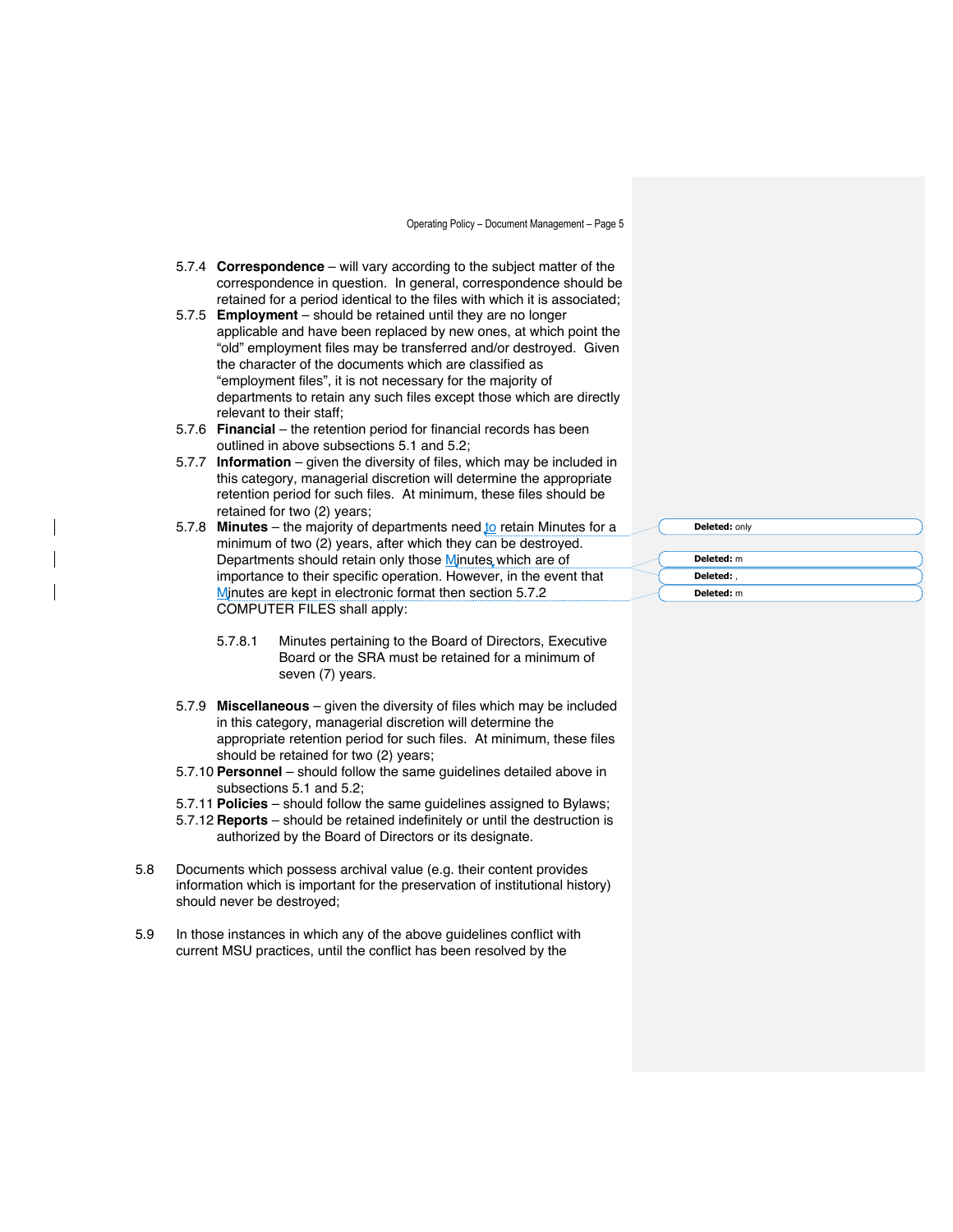appropriate parties, the guidelines to be followed are those which mandate the lengthiest period of retention;

5.10 Subsequently, until an official party has been developed regarding precisely what type of documents are archival, prior to scheduling a document for destruction, managers should attempt to clarify whether 'questionable' documents have archival value;<br> **Deleted:** "

**Deleted:** <#>All of the above directives, excepting those identified above in subsections 5.1 and 5.2, can be countermanded or circumvented as authorized by the Board of Directors or its designate.¶

**Deleted:** <#>¶ 6.→ Computer Files

¶ MSU departments and personnel should save all files to the MSU server. If files are kept on an individual's personal computer than all files should be transferred to the MSU server according to section 3 by the end of each

year (April 30),; at least once per term. ¶ If it is not possible for an electronic transfer to be made then the files in question will have to be printed and saved in the regular manner and according to the process

outlined in Section 3 of this protocol.

If a certain category of digital documents are commonly printed and stored as physical documents, the physical version shall be transferred and stored according to section 3 and their destruction shall be done according to section 5;¶

If these documents can also be saved as digital files, then the digital version shall be saved and not be destroyed according to section 5.7.2 and they are to be transferred to MSU's servers according to section 3.¶

¶ **Deleted:** ¶

¶ ¶